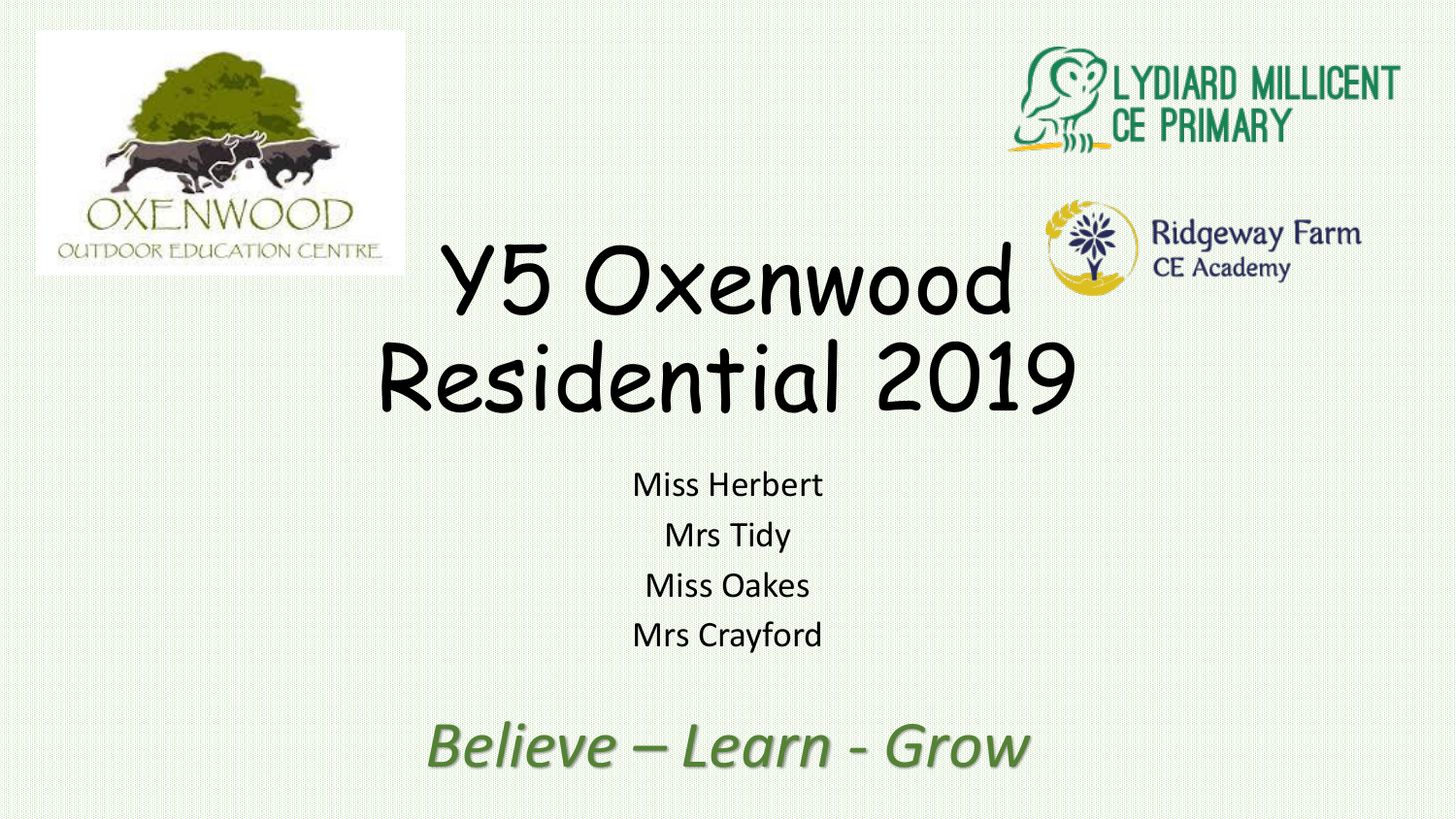# Dates

#### • 2nd/3rd July 2019

- Bus leaves Lydiard Millicent Primary School at 9:15 am, ready to arrive at Oxenwood for between 10:30-10:45am depending on traffic. The bus will collect us first and then we will go and get the Y5 children from Ridgeway Farm.
- Return in time for end of school on Wednesday. Please collect your children from our classroom on the Wednesday (if this is different on the day, the school will send out a message to all parents.)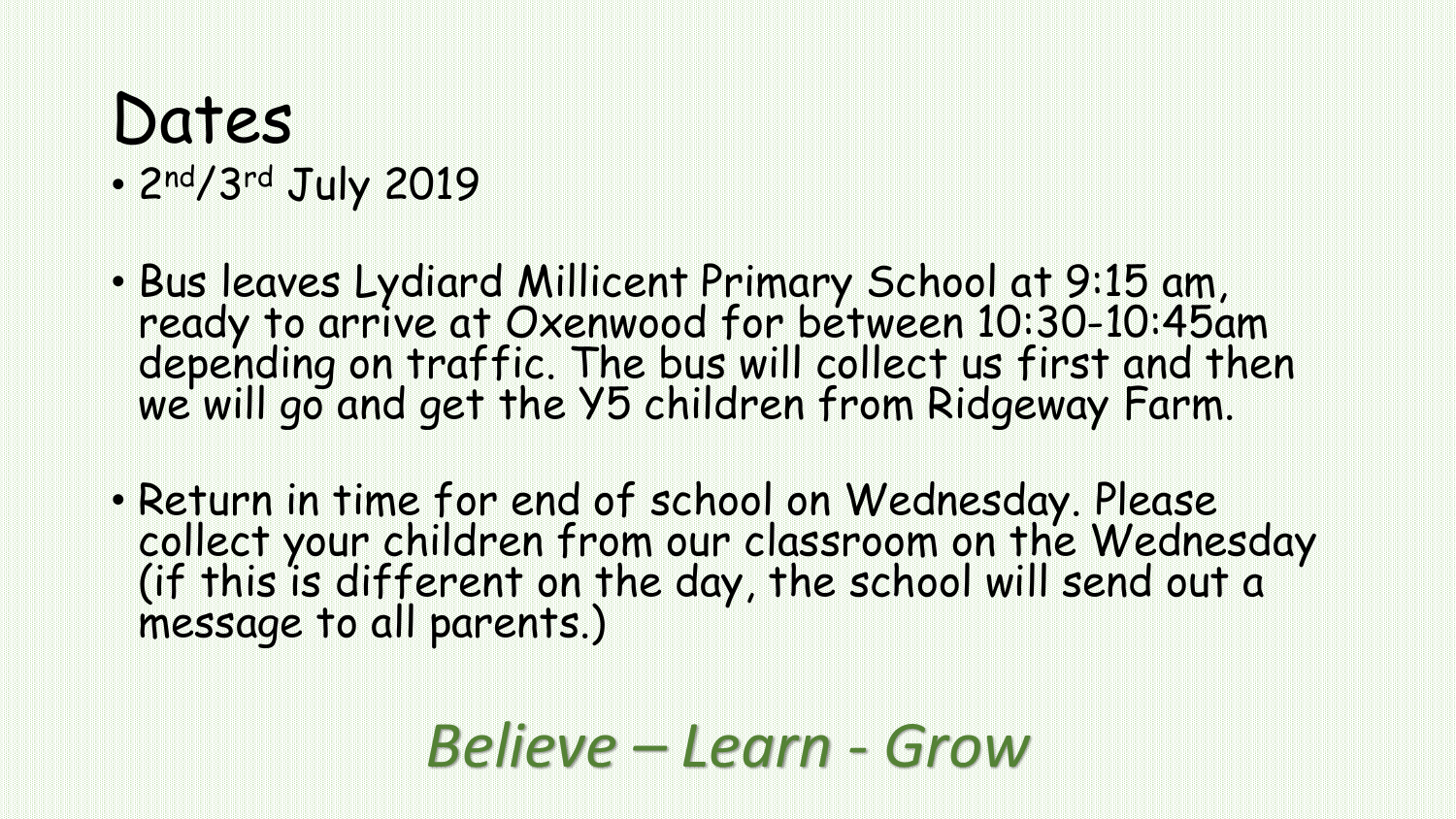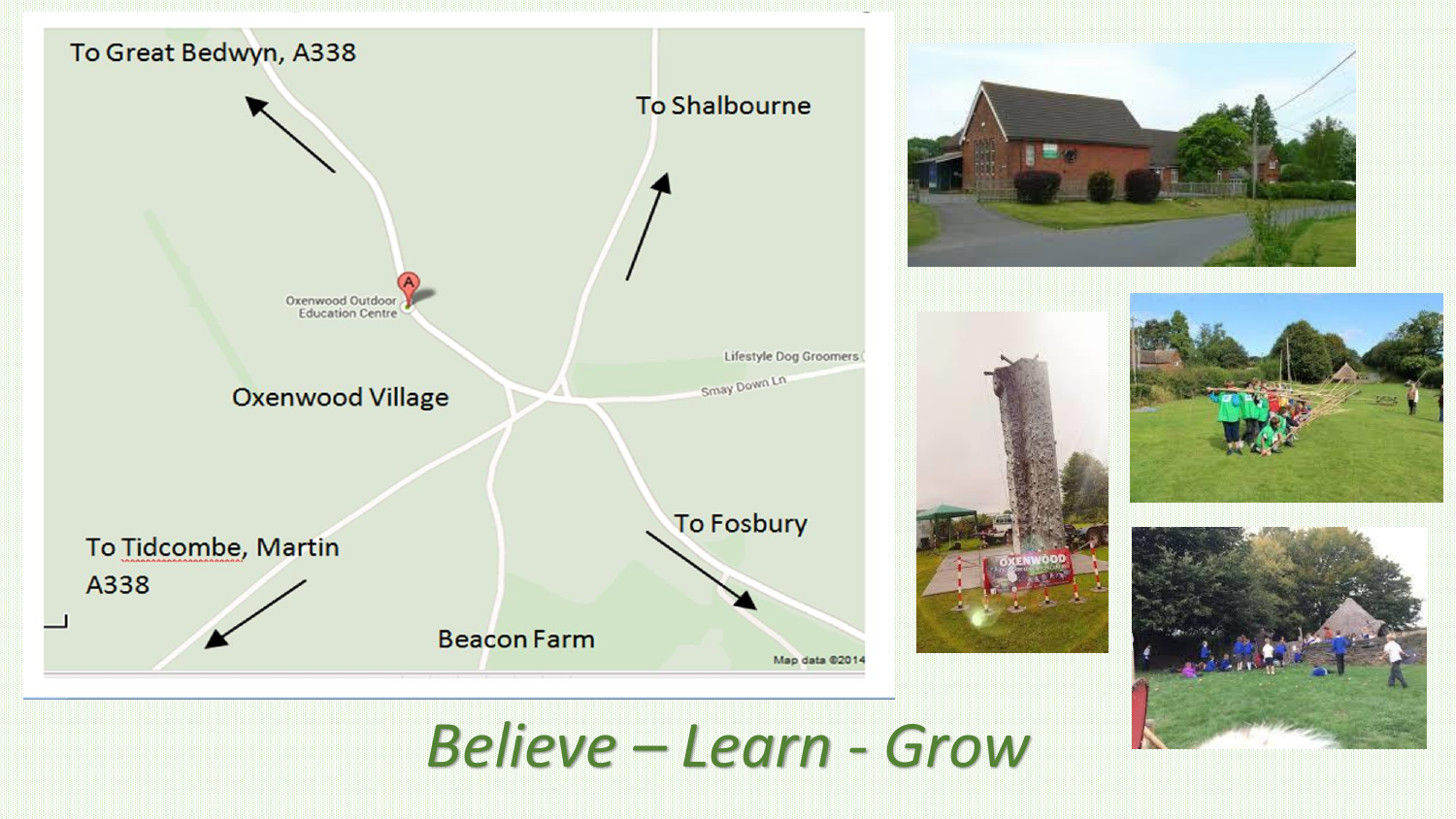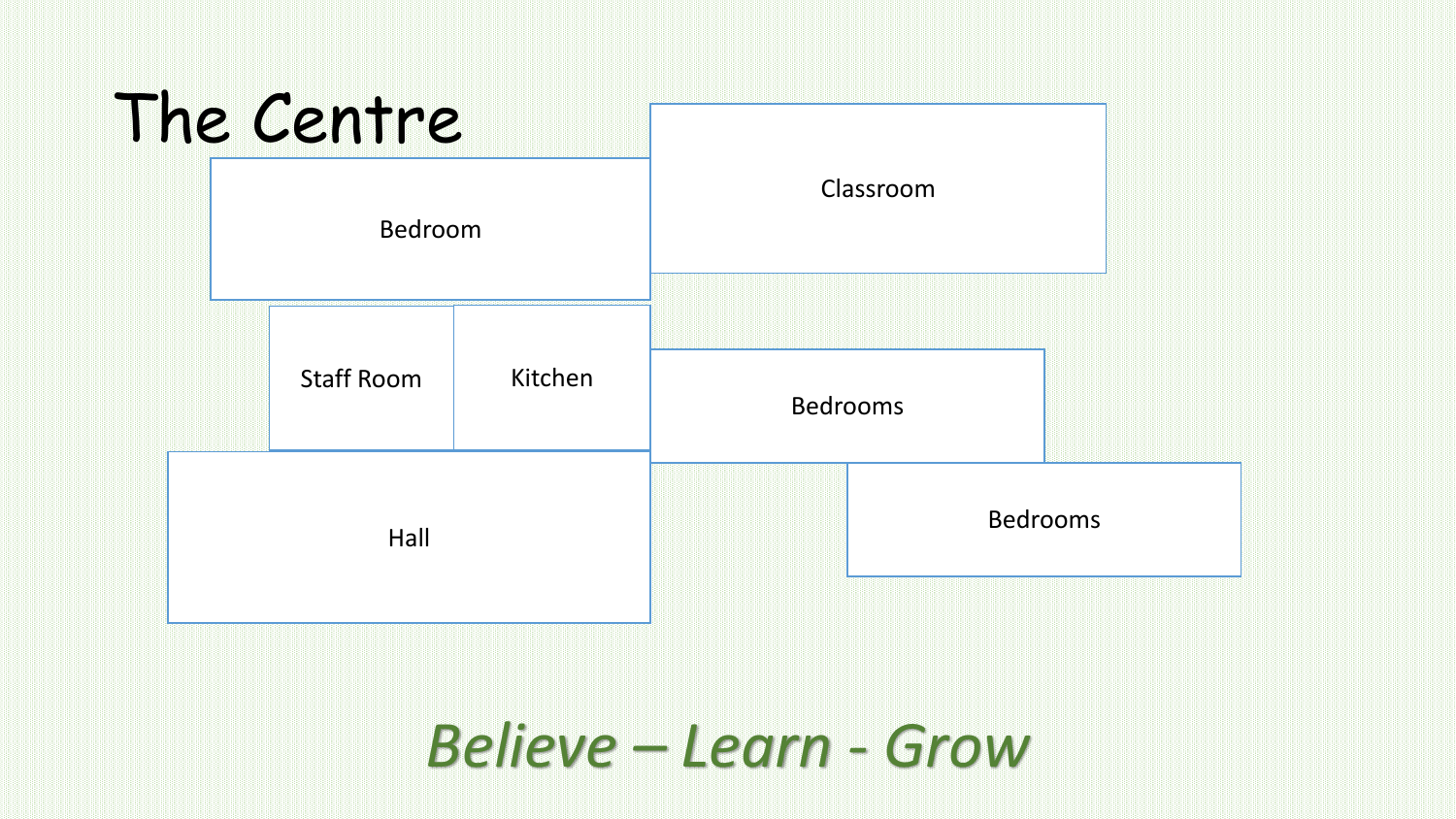## Food

- For the first day children will need a snack, a packed lunch and a refillable water bottle.
- Breakfast range of cereals and toast.
- Lunch sandwiches, fruit, crisps, snack.
- Dinner hot meal, typical meals home made pizza.
- Allergies we know about will be catered for. Please inform us of any we may not know.
- There is plenty!

*Believe – Learn - Grow*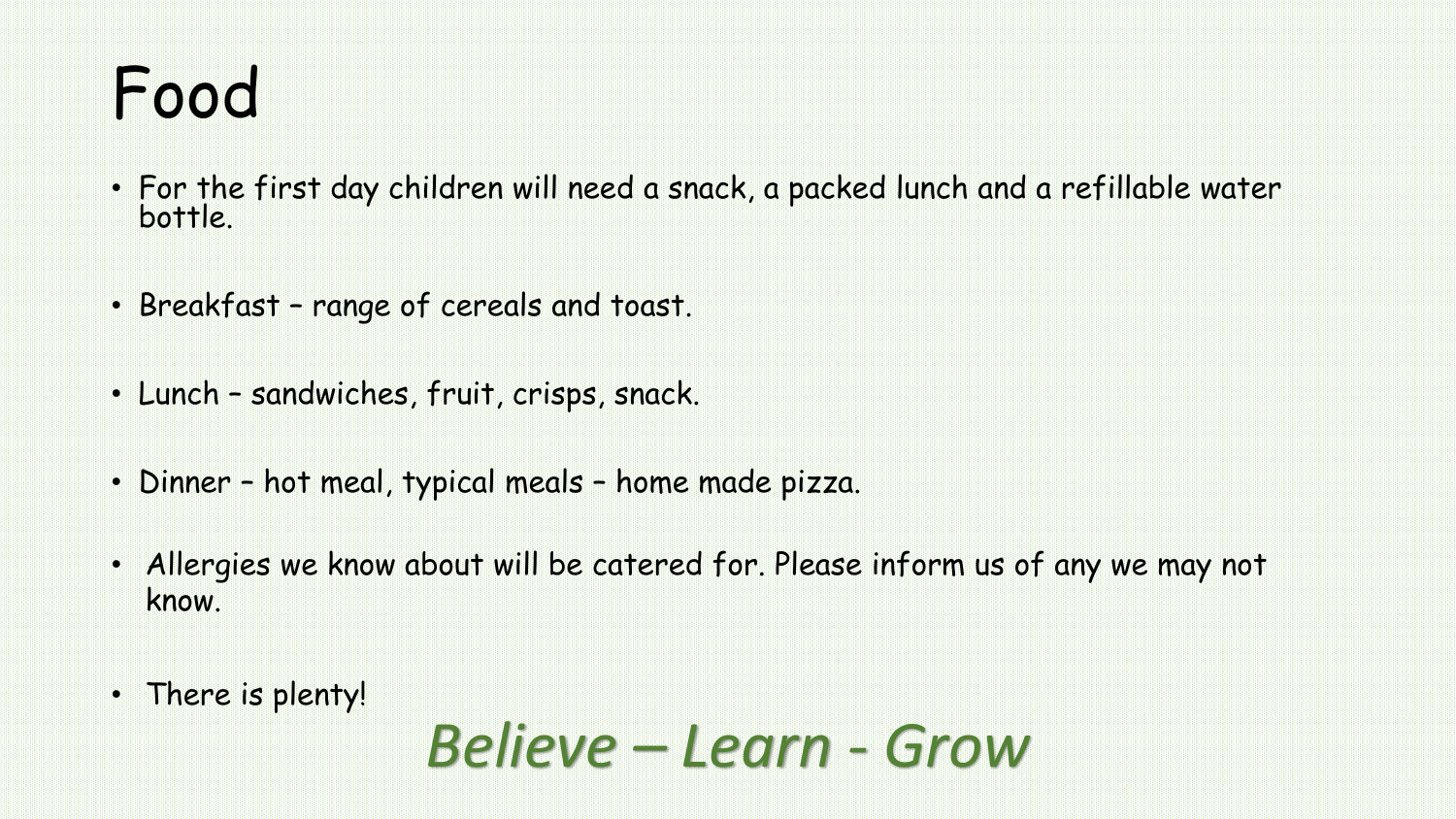## Activities - proposed programme

| DAY ONE                                | DAY TWO                                           |
|----------------------------------------|---------------------------------------------------|
| <b>Morning</b>                         | 9.30                                              |
| Group One - Mountain biking/bush craft | Group One - Archery                               |
| survival                               | Group Two - Paddle boarding/canoeing              |
| Group Two - Mixed Water Sports         |                                                   |
|                                        | 11.00                                             |
| Afternoon                              | Group One - Paddle boarding/canoeing              |
| Group One - Mixed Water Sports         | Group Two - Archery                               |
| Group Two - Mountain biking/bush craft |                                                   |
| survival                               | Return to school in time for normal home<br>time. |
| <b>Evening</b>                         |                                                   |
| Night Walk - torches needed            |                                                   |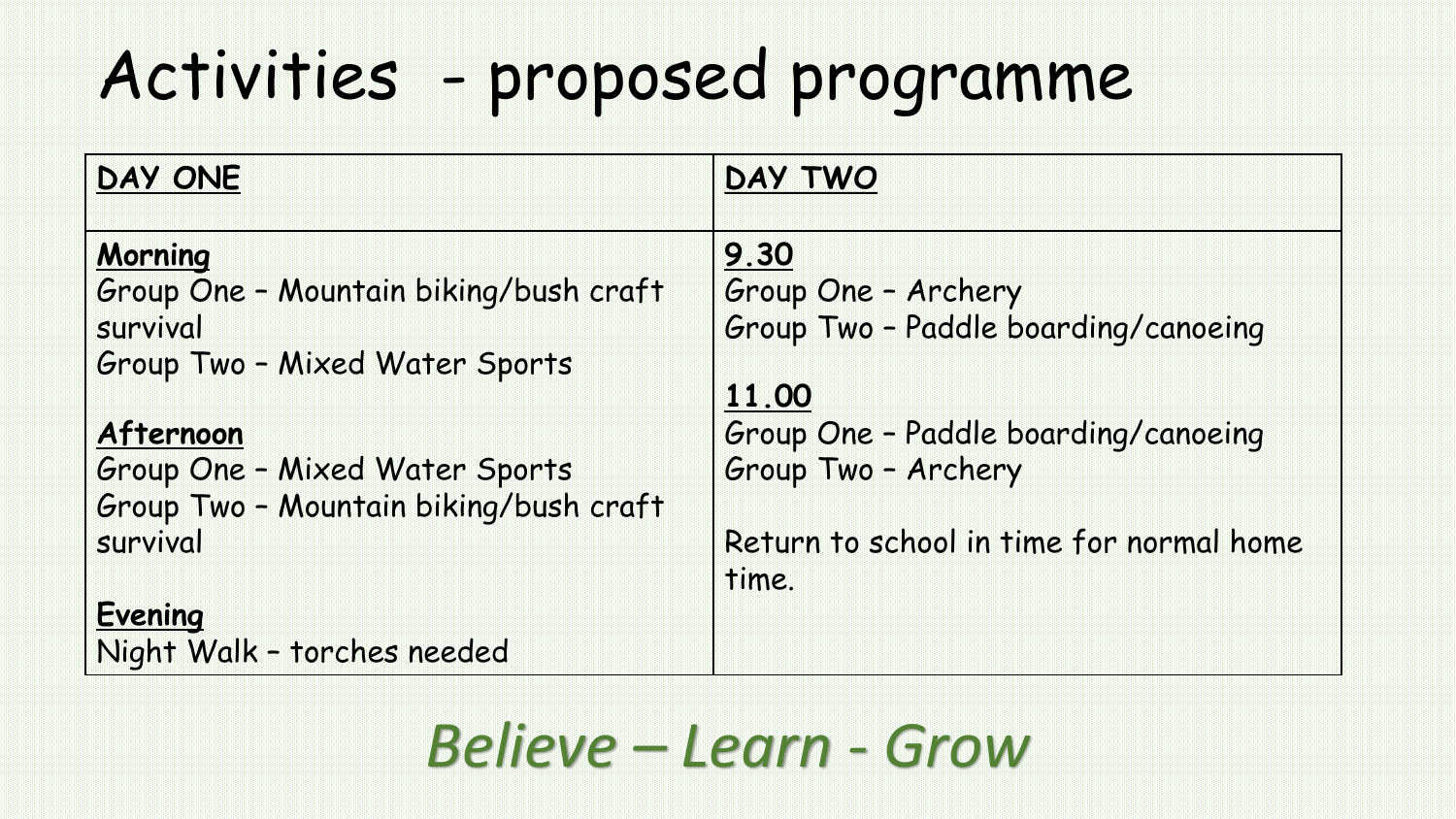#### Responsibilities

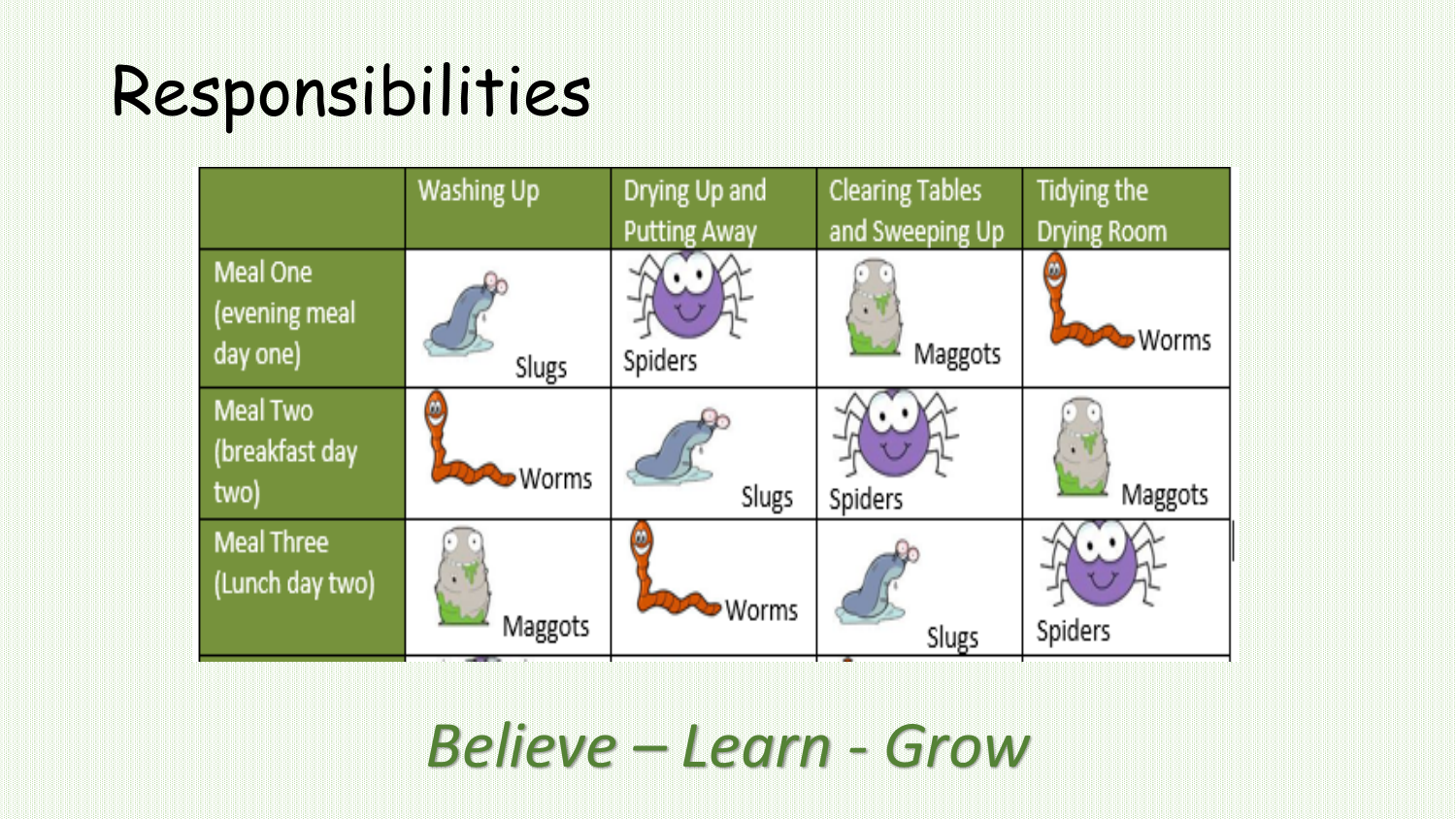#### **Year 5 Residential Suggested Kit List**

- Strong boots or shoes/trainers for walking and outdoor use (new shoes should be broken in first)
- Indoor shoes/trainers or slippers
- Trousers. 2 pairs at least- we recommend trousers over shorts due to the risk of stinging nettles and biting insects. Preferably sports or outdoor type trousers, not jeans.
- T shirts
- Underwear and socks- enough for the duration of the visit plus at least a spare pair.
- Nightwear (pyjamas)
- Warm jumpers/tops
- Warm coat/jacket/anorak
- Waterproof jacket/anorak (the centre has a limited number that may be borrowed)
- Sleeping bag and pillowcase
- Towel
- Toiletries
- Lunch (in a plastic bag) packed from home for the first day of the visit, all other meals will be provided.
- Plastic reusable drinks container/bottle- we recommend a one litre capacity that can be refilled each day.
- *Believe – Learn - Grow* • Carrier bags (LOTS) for wet clothes

NB- **all** items must be labelled.